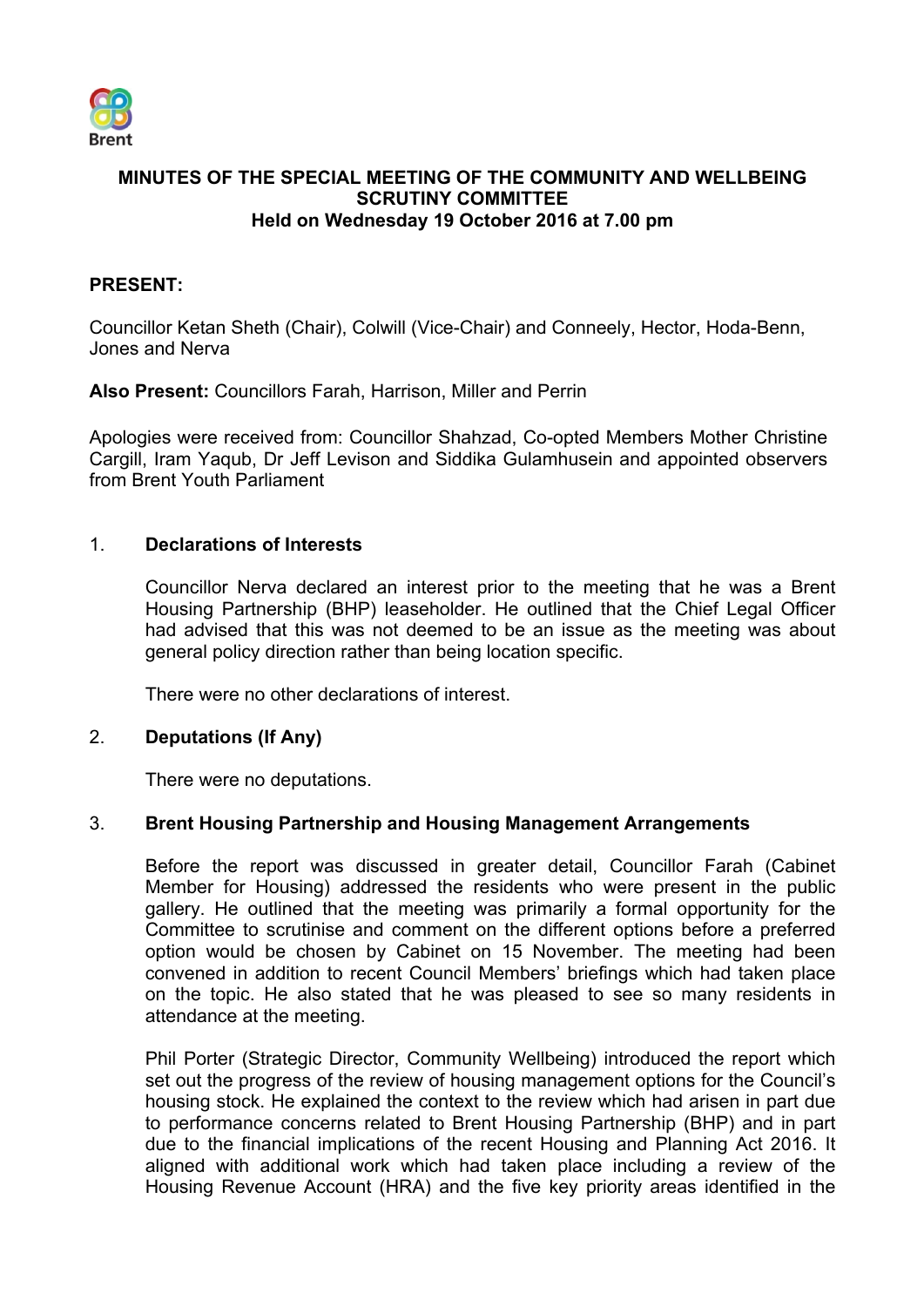Council's revised housing strategy. The Committee heard that the review was undertaken with a view to ensuring that each of the three options were considered within an equal evaluation framework, based on five different criteria that Cabinet agreed upon at its meeting in June 2016 (details of which were contained within the report). Mr Porter then highlighted the comprehensive nature of the review and the different additional facets which were considered. He drew particular attention to the high degree of resident engagement which had taken place to make certain that residents were the key drivers of the review process. This had been completed alongside further stakeholder engagement with Brent Councillors, the BHP Board and BHP staff.

Jon Lloyd-Owen (Operational Director, Community Services, Housing and Culture) expanded on this overview and introduced the following three options for delivering housing management services going forward:

- Option A: Continuation with BHP on a reformed basis;
- Option B: Bringing the service in house; or
- Option C: Service provision through partnership with another organisation (joint venture).

Mr Lloyd-Owen gave a summary of some of the key details to consider from each of the different options (details of which were contained in Appendix 3 to the report) and drew out some of the differences between them. The differences particularly related to governance, service integration, resident engagement and leadership recruitment potential. It was emphasised to the Committee that each of the three options were workable but that each faced the same challenges relating to performance and wider national housing concerns. He also stated that each would need a significant period of reform, restructure and capital investment to ensure that the Council could move forward to deliver modern high quality housing management services. Mr Lloyd-Owen also gave an overview of the potential savings which could be generated by each of the options with both the in house and joint venture options noted as being the likeliest to deliver significant savings. The reformed BHP service was outlined as only being likely to deliver modest savings.

The Chair thanked the Cabinet Member and Officers for their introduction before inviting Members to ask questions on the content of the review. Questions relating to the 'joint venture' option considered whether there had been any preliminary interest from potential partners and how the Council would ultimately choose a partner if this option were to be recommended by Cabinet. Jon Lloyd-Owen indicated that there had already been a level of interest, and that the Council had engaged with six Housing Associations and one potential partner from the private sector. It was mentioned that although there had been contact and indications of interest across the board, it remained very early in what would likely be the lengthiest implementation process of the three options. Mr Lloyd-Owen went on to also explain that there was a degree of uncertainty on how the partner might be chosen because of the lack of comparative examples in how this model had been delivered elsewhere. The Committee heard that if this option were to be chosen, it would look to draw upon the additional capacity and scale that partner organisations could offer and build on the Council's own service capabilities. He stated that he was certain that any process of selection would be open and transparent with resident engagement at its heart.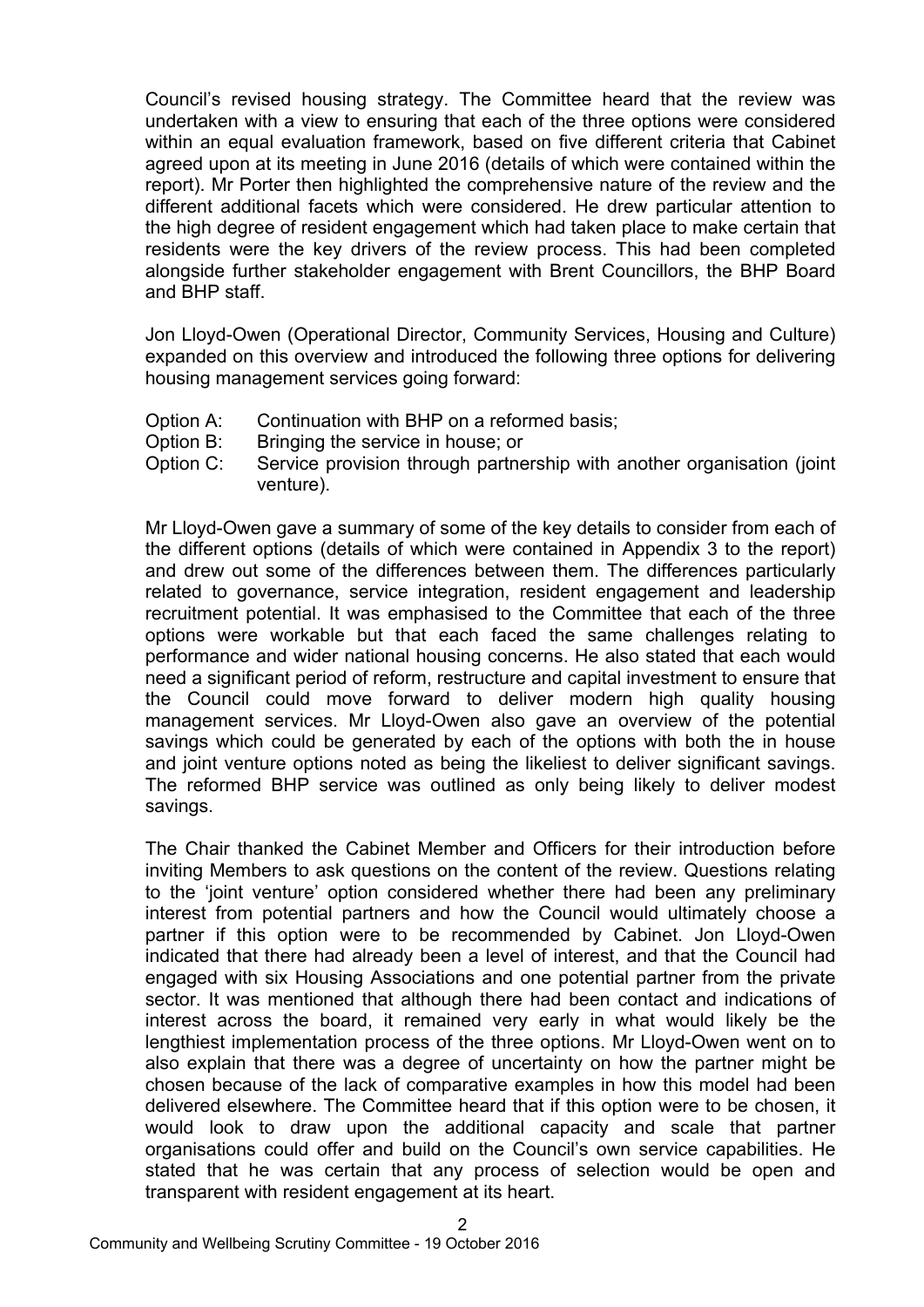Members asked how the review had been benchmarked and how each of the options had developed as part of the review. Jon Lloyd-Owen stated that benchmarking work remained ongoing as the review was not yet complete and that this would be set out in the full Cabinet report. He noted that BHP routinely benchmarked itself against a peer group of Arm's Length Management Organisations (ALMOs) and Housing Associations. He also stated that the Council had sought to compare its own housing management service delivery with other Local Authorities who had similar arrangements. This work had found that BHP was generally a mid-rank performer on many levels rather than being exemplary. Phil Porter responded on how the options had developed as part of the review by highlighting the different degrees of engagement work which the Council had undertaken. This had involved: discussions with the BHP and staff members for the reformed BHP service option; cross-cutting work to identify areas of integration with in house services such as antisocial behaviour and public realm teams; and initial engagement work with Housing Associations and one private sector organisation as previously mentioned by Mr Lloyd-Owen. Mr Porter also stated that the Council had also worked with an external consultancy to establish examples of best practice in delivering housing management services. He emphasised that the approach was to optimise the potential of each option and reiterated that all of the possibilities were viable.

A Member of the Committee asked Officers to outline how the review addressed the Bostock Marketing Group (BMG) research into BHP which had found several specifically poor service areas (repairs, antisocial behaviour and quality of homes) and low levels of resident satisfaction. Jon Lloyd-Owen stated that the repairs service was unsatisfactory and many of the problems stemmed from issues with the current contractor. This related to additional dissatisfaction on the quality of homes as there had been a severe backlog of repair work. It was noted that this could also be traced back to a lack of Council investment and funding problems in the past, but that work was being taken to address this – including planned repair work on 1400 homes next year. On the issue of antisocial behaviour, Mr Lloyd-Owen stated that, regardless of the option chosen by Cabinet, there needed to be a greater level of integration between the housing services, the antisocial behaviour team, corporate community services and the public realm team in order to deal with these problems. Phil Porter mentioned that it was true that leaseholders had lower satisfaction levels than tenants, which was thought to be caused by leaseholderspecific service charges and bills. He noted that tenant satisfaction levels, although higher, were still unsatisfactorily low from a Council perspective and that both levels of satisfaction needed to be addressed moving forward.

In more wide-reaching questions from Members on which characteristics comprised a successful housing management service, Jon Lloyd-Owen stated that a service which delivered both the Council's contractual obligations to provide high quality services whilst also being tailored to suit different resident priorities and needs would be key to success. Good leadership would also be crucial to a high standard of service performance. There were additional related discussions about the best models of ensuring resident engagement within housing management services. Mr Lloyd-Owen stated that regular engagement should be at the core of service planning and that this should come alongside ensuring that residents were collectively represented on management boards. The Committee heard that there were different models of ensuring resident engagement including: resident scrutiny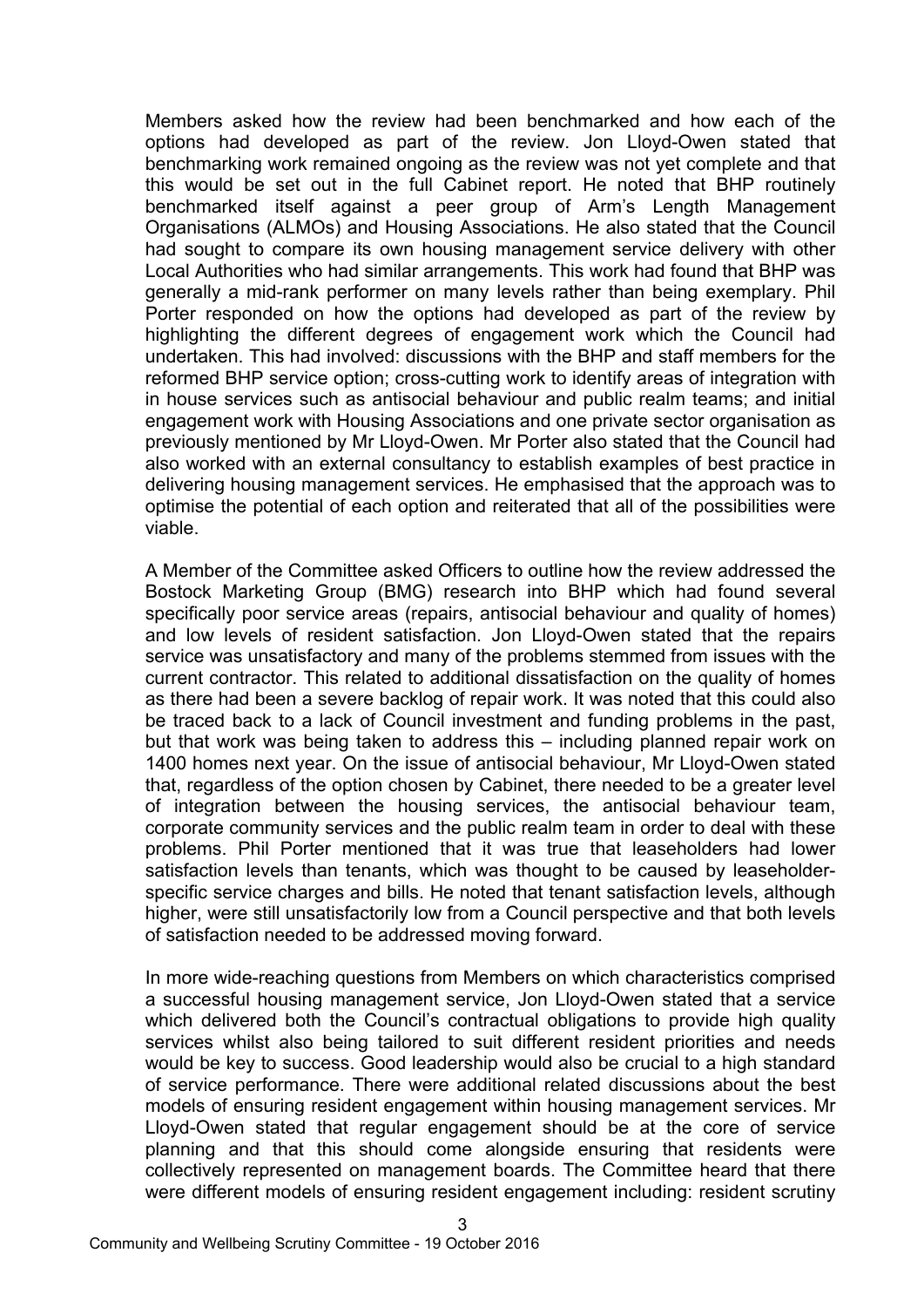panels (a previous model used by the London Borough of Islington was cited as an example) and customer communities or direct lines to management boards in order to raise concerns. Mr Lloyd-Owen outlined that resident engagement remained a priority yet a definitive model of resident engagement in this sense had not yet been agreed upon. This, he said, would be built upon further once a final decision on which option was recommended by Cabinet.

A Member of the Committee raised questions about whether the performance concerns stemmed from operational problems within BHP and that the structure of the ALMO model meant that the Council had not been able to adequately address day-to-day problems. Jon Lloyd-Owen stated that all three of the options required strengthened leadership structures and these would be put in place regardless of the option recommended. Phil Porter mentioned that a potential benefit of the in house option was that the Council would have greater control of operations but that there were pros and cons to consider with each option as set out in the report. He pointed out that when the organisational structures, such as the reformed BHP or joint venture worked well, it often led to operations on both sides complimenting each other in the overall delivery of the service. Yet, these models could equally lead to two structural power bases clashing – to the detriment of the delivery of the service. He noted that these were examples of the type of considerations the Cabinet would need to take into account before making its recommendations.

Members raised questions about the extent of staff engagement and whether the review had consulted any trade unions. Jon Lloyd-Owen stated that engagement with BHP staff had been carried out in two sessions with over 100 staff members, where the Council had explained the rationale for the review and also invited staff members to reflect on the service's current strengths and weaknesses. The Committee heard that this had been a very useful exercise not only in terms of communicating ongoing events to staff, but also the insights gained from the staff's feedback. He added that the review had not consulted with trade unions, as the appropriate conversations would take place with unions regarding the Council's change policies once the decision on the housing management services option had been made. In response to an additional specific query on what the staffing arrangements would be if the in house option was chosen, Jon Lloyd-Owen stated that the general position at this stage was that BHP staff would be transferred to the new in house service should this be the preferred choice. Phil Porter mentioned that the review's purpose was never meant to worry or cause any uncertainty to staff but to comprehensively assess the different options for delivering housing management services in the future.

The discussion moved to the financial sustainability of the options presented in the review. A Member of the Committee questioned how the Council would balance the need to make savings against any planned investment spend to help address the elements of the housing management services which were underperforming. Jon Lloyd-Owen stated that this had been considered and that there was a key difference between capital investment in areas such as upgrading IT infrastructure and day to day revenue savings. Mr Lloyd-Owen said that it was hoped that the benefits from this type of investment would enable a reduction in revenue costs over time.

In addition to this, a Member asked about the financial implications of the different options on both BHP residents and the general Brent population should either the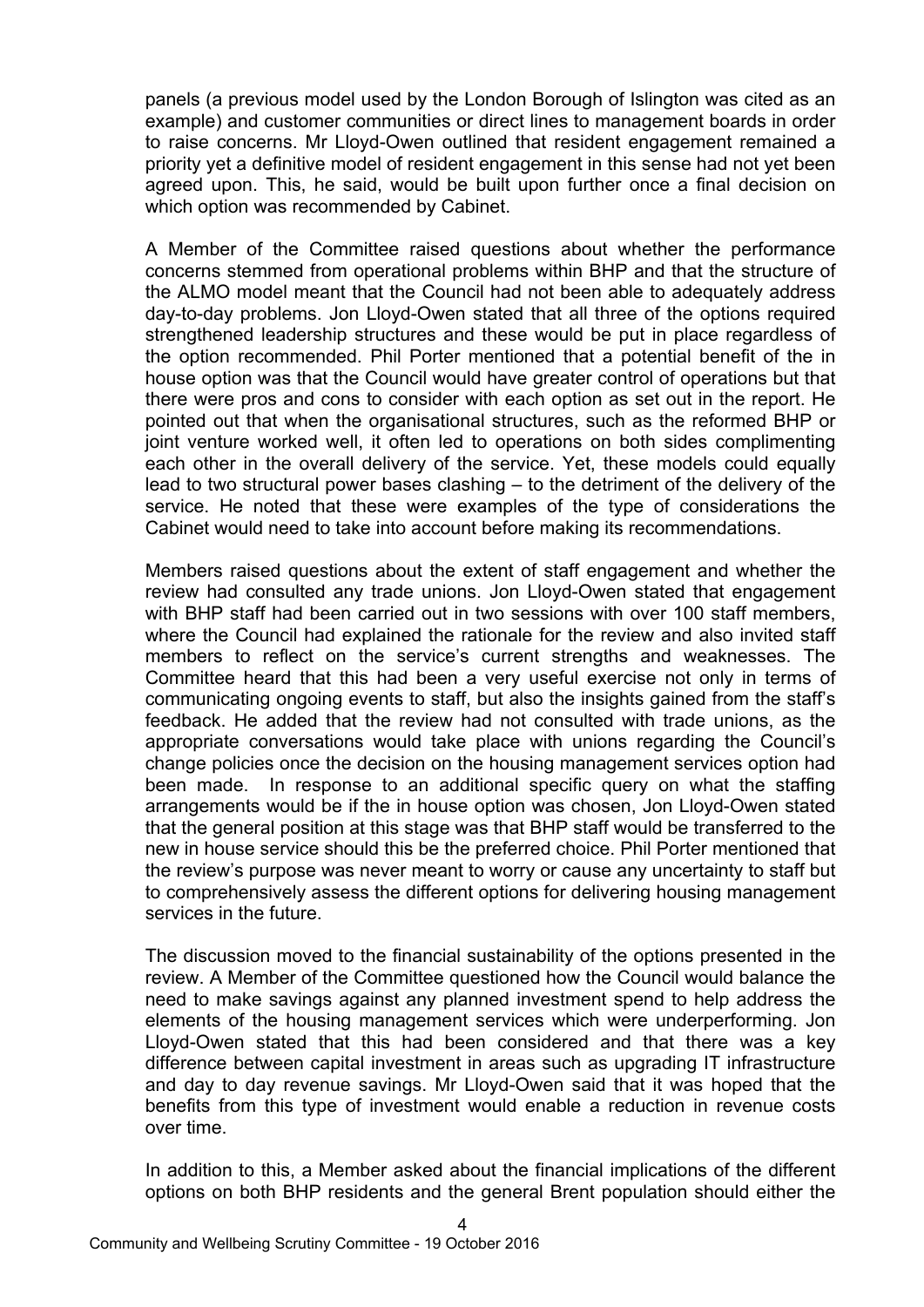HRA or general fund be adversely affected in the future. Jon Lloyd Owen stated that in a general sense the financial implications of this would be the same regardless of the option pursued. He mentioned that the HRA had already been negatively affected by the national housing reforms, such as the rent cut for Council tenants and the subsequent loss of income. It was noted that there was a ring-fence on the proportion of income from tenants' rents being spent solely on Housing Management Services, rather than subsidising different parts of the general fund. The Committee heard that this ring-fence was due to stay in place. Phil Porter added that the savings identified for the different options were largely calculated through a removal of duplication within housing management services. It was emphasised to the Committee that the Council would need to find much more significant savings on top of this in the years to come, regardless of the housing management option taken forward.

Members raised questions about the specifics of the process after Cabinet had recommended its preferred option. One question queried the transitional arrangements between BHP and the Council if the housing management service was to be brought back in house. Mr Lloyd-Owen outlined that there would be a consultation period with all relevant stakeholders after the Cabinet meeting in November 2016. A Member of the Committee later raised a point about the possibility that Cabinet could recommend an option that residents disagreed with. Mr Lloyd-Owen reiterated that although Cabinet would decide on a preferred option, its recommendation was subject to consultation and this would seek to draw out a range of views on the best outcome for residents. He said that after this consultation period, however, the decision ultimately still lies with Cabinet.

At the end of questioning from Members, the Chair welcomed the residents in the public gallery and invited any comments of their own in relation to the review. Specific concerns were raised by former BHP resident's association members about the lack of coordinated engagement between the BHP Board, BHP tenants, BHP leaseholders and the Council. Councillor Farah responded by stating that he wanted all residents to be clear that resident involvement and engagement would be the core issue for taking the housing management service forward. Phil Porter mentioned the importance of resident engagement structures and the aim was this to be effectively be co-designed with residents. An additional comment was raised about the ongoing availability of free pest control services if the services were brought back in house. Jon Lloyd-Owen said that he believed that pest control services were funded by the Housing Revenue Account and from Council rents, and that they would want them to remain available to residents if the in-house option was pursued.

The Chair thanked the residents for attending and for their points made to the Committee.

After a final brief discussion the Committee put forward the following five recommendations to Cabinet in advance of its meeting to be held on 15 November 2016:

# **RESOLVED that**:

(i) There be a dedicated scrutiny sub-committee established to review and provide oversight to housing services management and wider housing